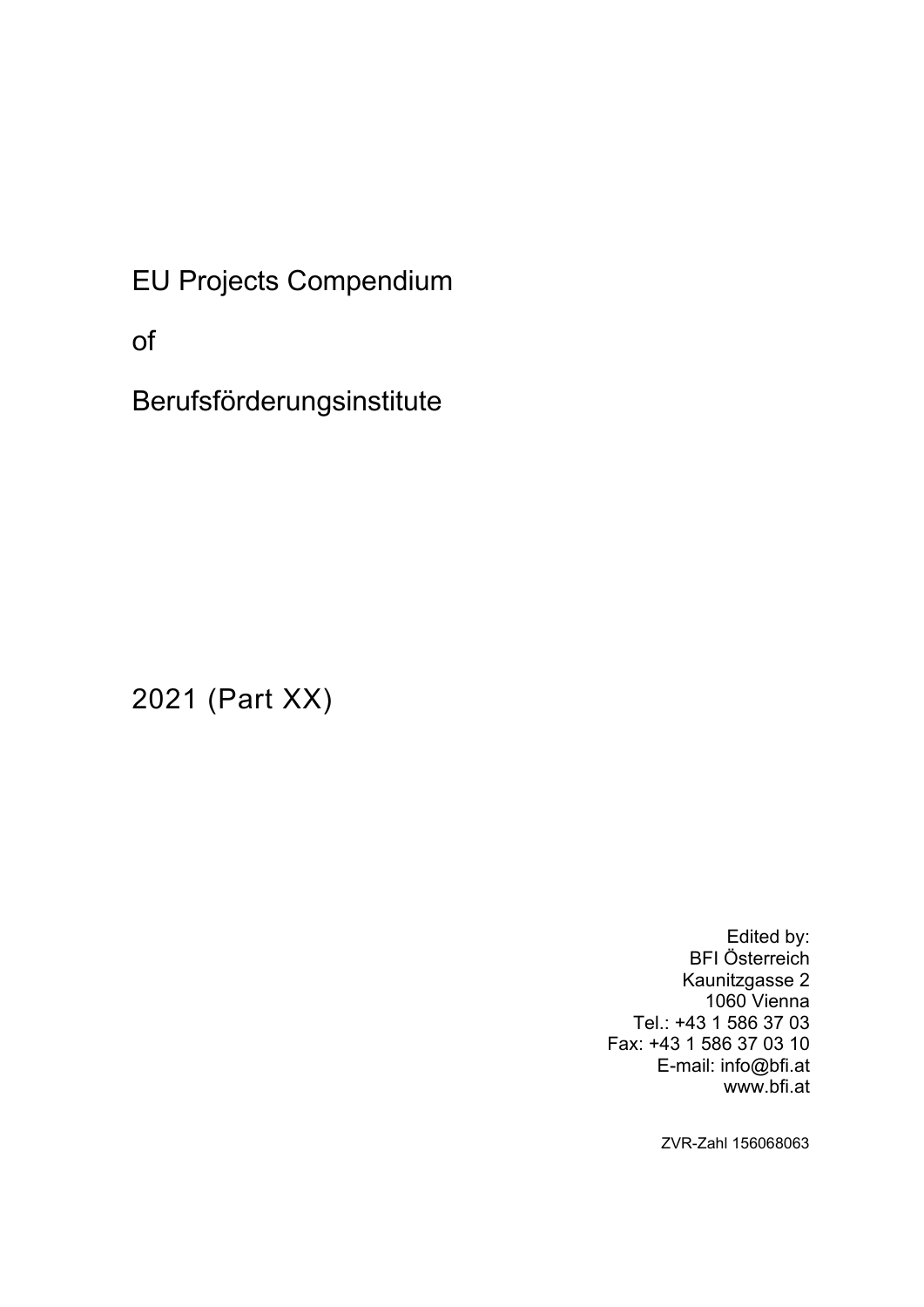

# *Table of Projects*

| Organisation              | <b>Publics</b>                                                    | <b>Project Title</b>                                        | Programme                 | Page          |
|---------------------------|-------------------------------------------------------------------|-------------------------------------------------------------|---------------------------|---------------|
| <b>BFI Burgenland</b>     | young people                                                      | <b>Co-AGE Volunteers</b>                                    | <b>ERDF</b>               | <b>B.XX.1</b> |
|                           | young people,<br>teachers, trainers                               | eSMART - Next<br>Generation Web 4.0<br><b>Entrepreneurs</b> | Erasmus+                  | B.XX.2        |
|                           | students                                                          | Go-Car-Go Plus                                              | Erasmus+                  | <b>B.XX.3</b> |
|                           | <b>SMEs</b>                                                       | Trendig                                                     | <b>ERDF</b>               | B.XX.4        |
| <b>BFI Oberösterreich</b> | people with a low<br>level of qualification                       | Basisbildung OÖ 2022 European Social                        | Fund /<br><b>REACT-EU</b> | O.XX.1        |
| <b>BFI Salzburg</b>       | people with a low<br>level of qualification,<br>women, immigrants | Du kannst was 4.0                                           | European Social<br>Fund   | S.XX.1        |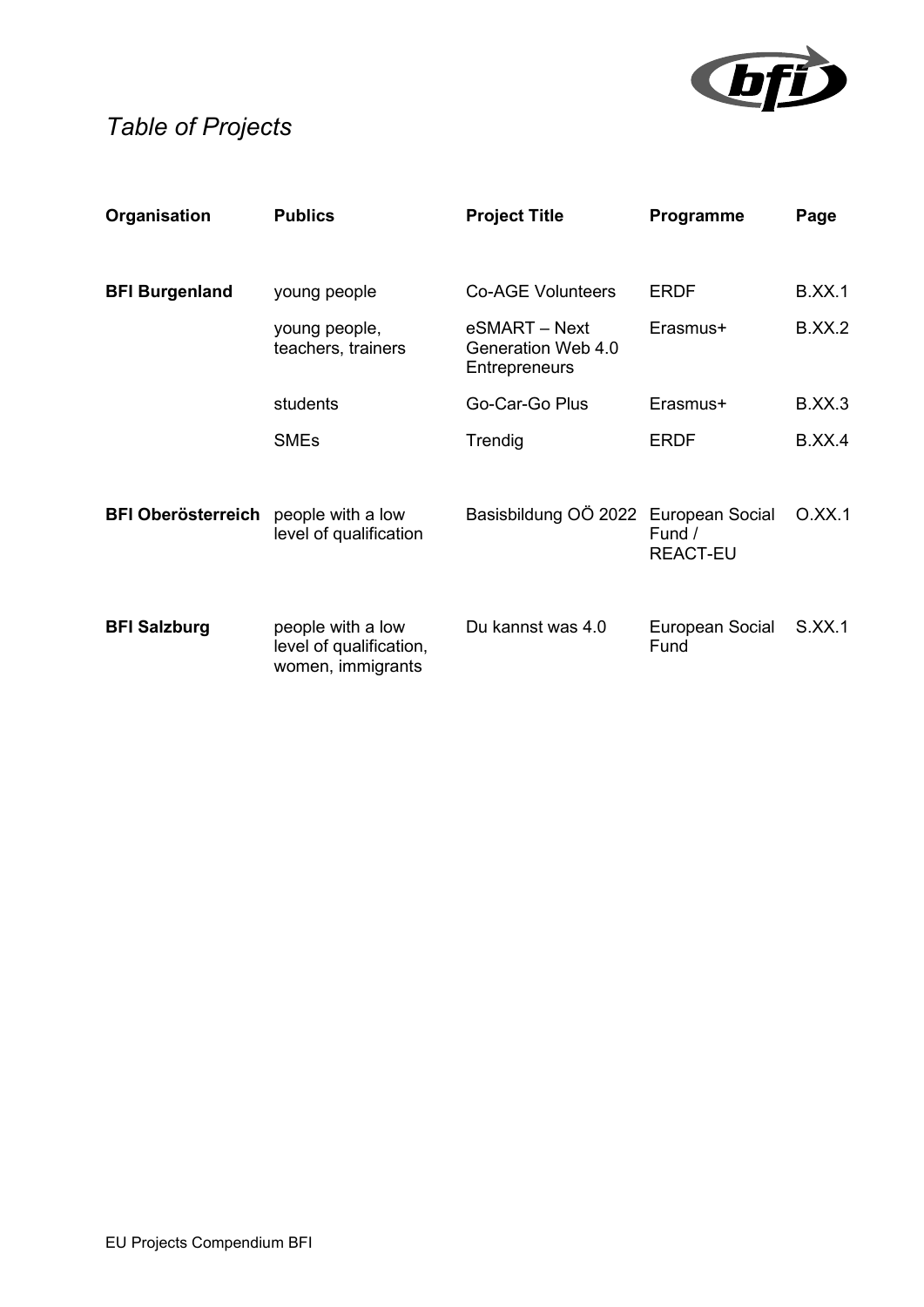

## *Contact Persons for EU Projects*

### *BFI Burgenland*

René Höfer Grazer Straße 86 7400 Oberwart Tel.: +43 3352 389 80 2127 E-mail: r.hoefer@bfi-burgenland.at www.bfi-burgenland.at

#### *BFI Niederösterreich (Lower Austria)*

Christian Lackinger Lise-Meitner-Straße 1 2700 Wiener Neustadt Tel.: +43 2622 835 00 225 E-mail: c.lackinger@bfinoe.at www.bfinoe.at

### *BFI Österreich (Austria)*

Michaela Schneider Kaunitzgasse 2 1060 Vienna Tel.: +43 1 586 37 03 14 E-mail: m.schneider@bfi.at www.bfi.at

#### *BFI Steiermark (Styria)*

Harald Senkl Keplerstraße 109 8020 Graz Tel.: +43 5 72 70 1010 E-mail: harald.senkl@bfi-stmk.at www.bfi-stmk.at

#### *BFI Vorarlberg*

Patrick Lins Widnau 2-4 6800 Feldkirch Tel.: +43 5522 702 00 2050 E-mail: patrick.lins@bfi-vorarlberg.at www.bfi-vorarlberg.at

#### *BFI Kärnten (Carinthia)*

Simone Ogris Bahnhofstraße 44 9020 Klagenfurt am Wörthersee Tel.: +43 699 178 78 144 E-mail: simone.ogris@bfi-kaernten.at www.bfi-kaernten.at

#### *BFI Oberösterreich (Upper Austria)*

Marlies Auer Muldenstraße 5 4020 Linz Tel.: +43 732 69 22 5436 E-mail: marlies.auer@bfi-ooe.at www.bfi-ooe.at

#### *BFI Salzburg*

Julia Langreiter Schillerstraße 30 5020 Salzburg Tel.: +43 662 88 30 81 622 E-mail: langreiterj@bfi-sbg.at www.bfi-sbg.at

### *BFI Tirol (Tyrol)*

Margit Kerschbaumer Ing.-Etzel-Straße 7 6020 Innsbruck Tel.: +43 512 596 60 233 E-mail: margit.kerschbaumer@bfi-tirol.at www.bfi.tirol

#### *BFI Wien (Vienna)*

Ulla Sever Davidgasse 92-94 1100 Vienna Tel.: +43 1 601 78 50262 E-mail: u.sever@bfi.wien www.bfi.wien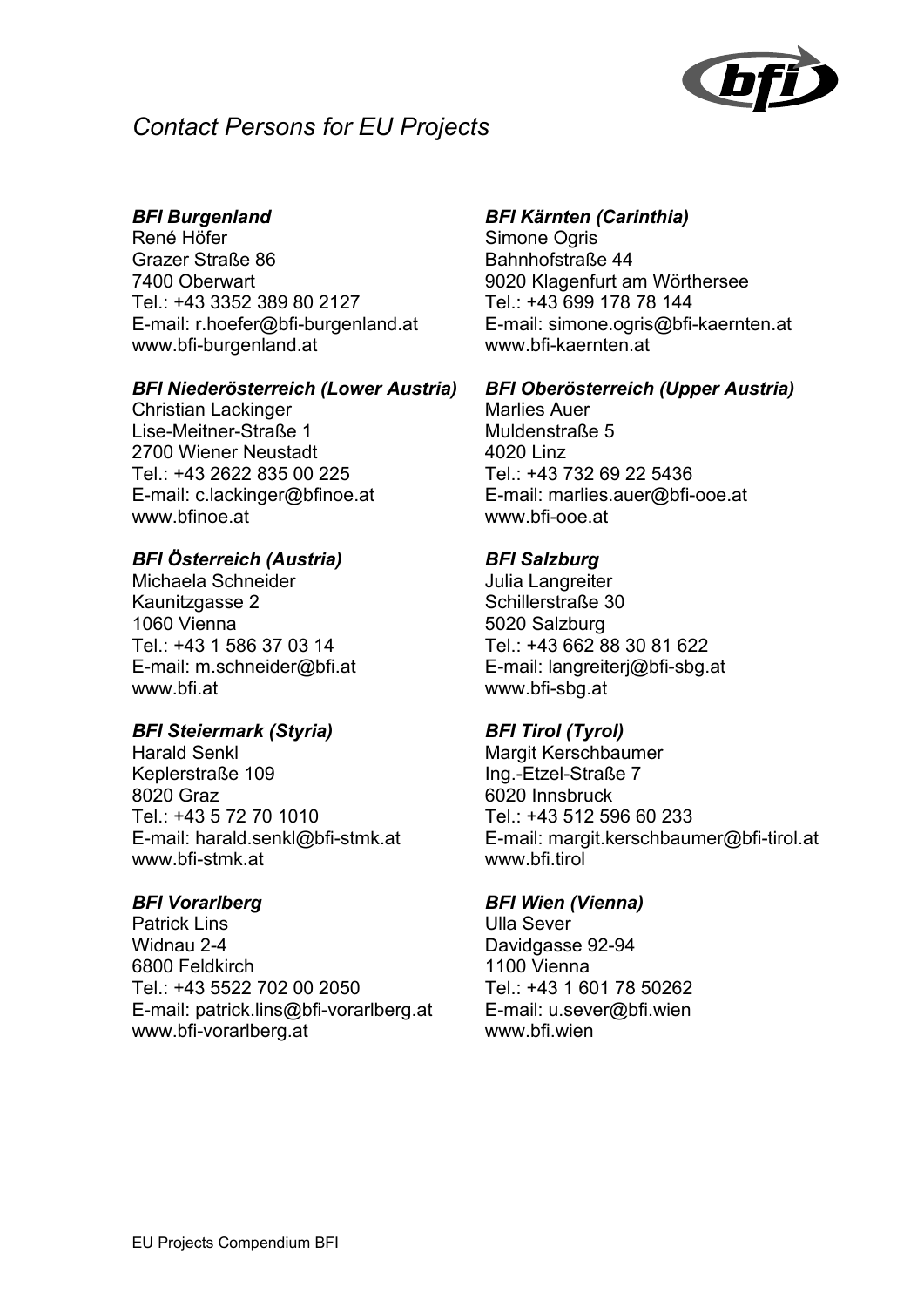

*Funding Logos and Funding Notes for EU Projects (Part XX)* 

### **Erasmus+**



### B.XX.2, B.XX.3: Co-funded by the Erasmus+ Programme of the European Union

### **ERDF**



B.XX.4: This project is financially supported by the European Union under the European Regional Development Fund (ERDF) Programme Interreg V-A Austria – Hungary 2014-2020.



B.XX.1: This project is financially supported by the European Union under the European Regional Development Fund (ERDF) Programme Interreg V-A Slovakia – Austria 2014-2020.

## **European Social Fund**



**EUROPÄISCHE UNION** Europäischer Sozialfonds



O.XX.1: This project is financially supported by the European Social Fund as part of the European Union's response to the COVID-19 pandemic.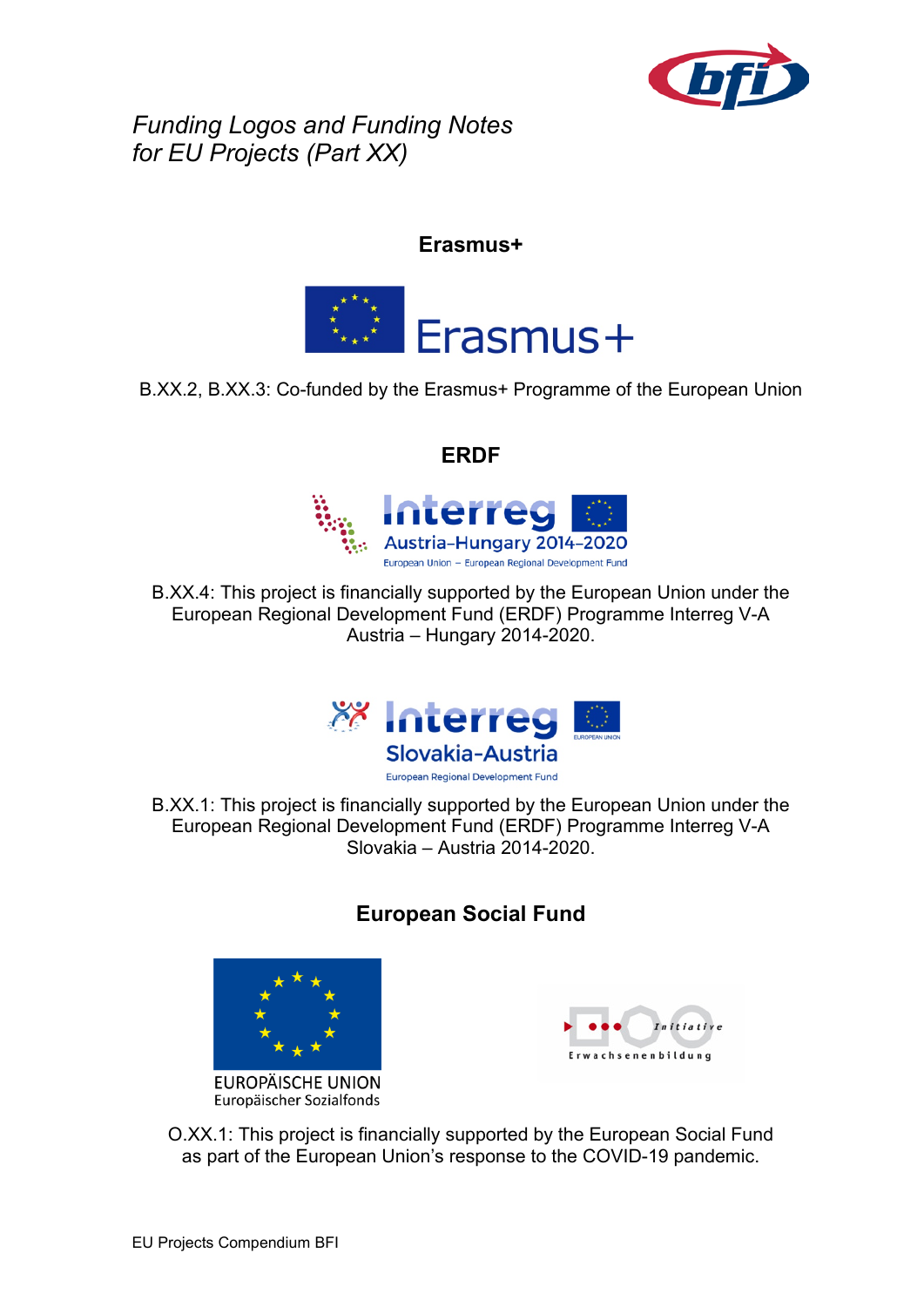



**EUROPÄISCHE UNION** Europäischer Sozialfonds

> S.XX.1: This project is financially supported by the European Social Fund, the province of Salzburg and the Salzburg Chamber of Labour.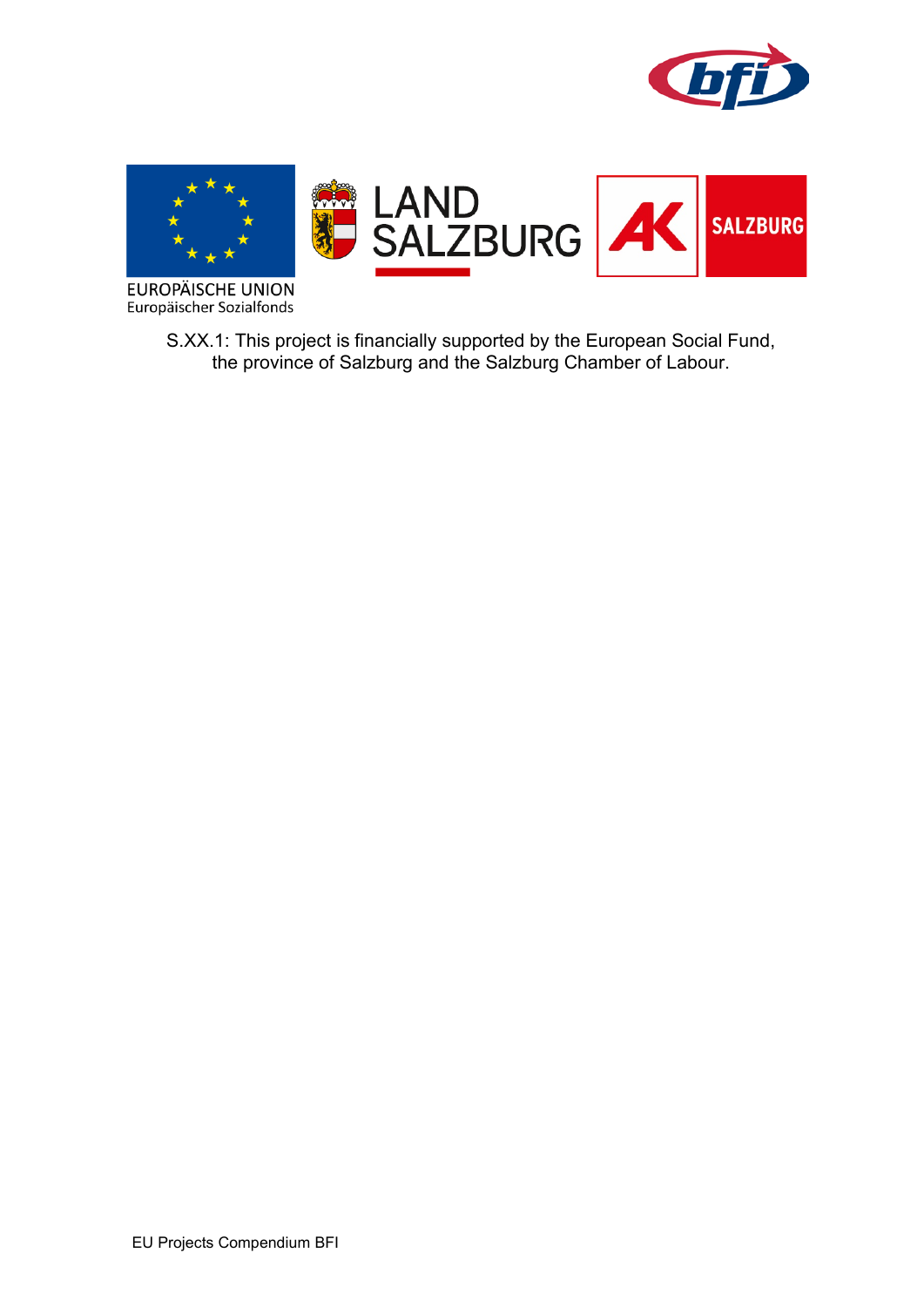

## *Publics: young people*

## *Co-AGE Volunteers Slovakian-Austrian Network for Intergenerational Volunteering*

Programme: ERDF Contractor: BFI Burgenland

Project number: NFP305040AJG7 Project period: Jan. 2021–Oct. 2022

Volunteering provides great non-formal learning opportunities for young people and plays an important role in developing soft skills that are relevant in the labour market. This Interreg project aims to establish a transnational network of regional stakeholders in the Slovak-Austrian border area so as to support the cross-border commitment of young volunteers and to make use of the personal, social and employability benefits of volunteering. Other major goals are the strengthening of intergenerational solidarity and the promotion of volunteer training.

Project Web site: coagevolunteers.eu

*Contact:*

René Bischof BFI Burgenland Grazer Straße 86 7400 Oberwart Tel.: +43 3352 389 80 2119 E-mail: r.bischof@bfi-burgenland.at www.bfi-burgenland.at

*Transnational partners:*

ADEL – Association for Development, Education and Labour **Slovakia** www.adelslovakia.org

Inštitút rozvoja verejnej správy **Slovakia** irvssk.wordpress.com

*National partner:* ÖJAB – Österreichische Jungarbeiterbewegung www.oejab.at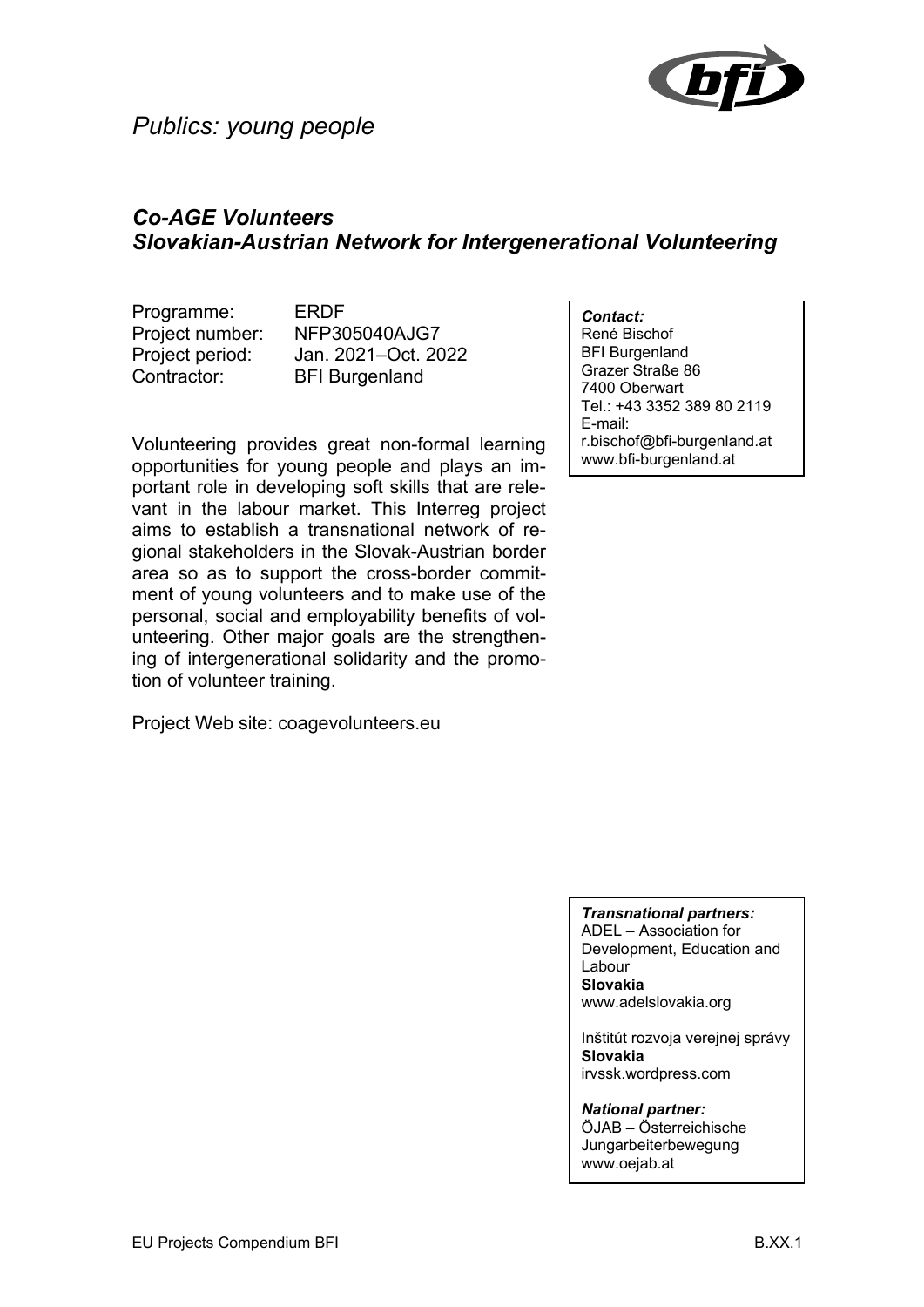

## *Publics: young people, teachers, trainers*

## *eSMART – Next Generation Web 4.0 Entrepreneurs*

Programme: Erasmus+

Project number: 2020-1-AT01-KA226-VET-092394 Project period: Apr. 2021–Mar. 2023 Contractor: BFI Burgenland

eSMART will design and produce a bespoke entrepreneurship curriculum for young digital natives embarking on a career in the CCI sector as Web 4.0 entrepreneurs. The EntreComp Framework will be used as a benchmark for developing the curriculum. The project partners plan to introduce potential learners to the curriculum with a combination of interactive infographics and educational magazines (so-called eduzines).

eSMART will also provide essential in-service training for VET teachers and tutors to ensure that they are knowledgeable about the symbiotic Internet and its opportunities for new start-ups, and, more importantly, to build their pedagogical and digital skills to help them harness the potential of online learning for delivering high-quality VET in the current COVID-19 context.

*Contact:*

René Bischof BFI Burgenland Grazer Straße 86 7400 Oberwart Tel.: +43 3352 389 80 2119 E-mail: r.bischof@bfi-burgenland.at www.bfi-burgenland.at

*Transnational partners:* Callidus ustanova za obrazovanje odraslih **Croatia**  www.ustanovacallidus.hr

CARDET – Center for the Advancement of Research and Development in Educational Technology Ltd. **Cyprus** www.cardet.org

Hauptstadtallee 239 V V UG (Skills Elevation FHB) **Germany** www.skillselevationfhb.com

Spectrum Research Centre **Ireland** spectrumresearchcentre.com

Wyższa Szkoła Biznesu i Nauk o Zdrowiu **Poland**  www.wsbinoz.edu.pl

Rightchallenge – Associação **Portugal** rightchallenge.org

Academia Postal 3 Vigo S.L. **Spain** postal3.es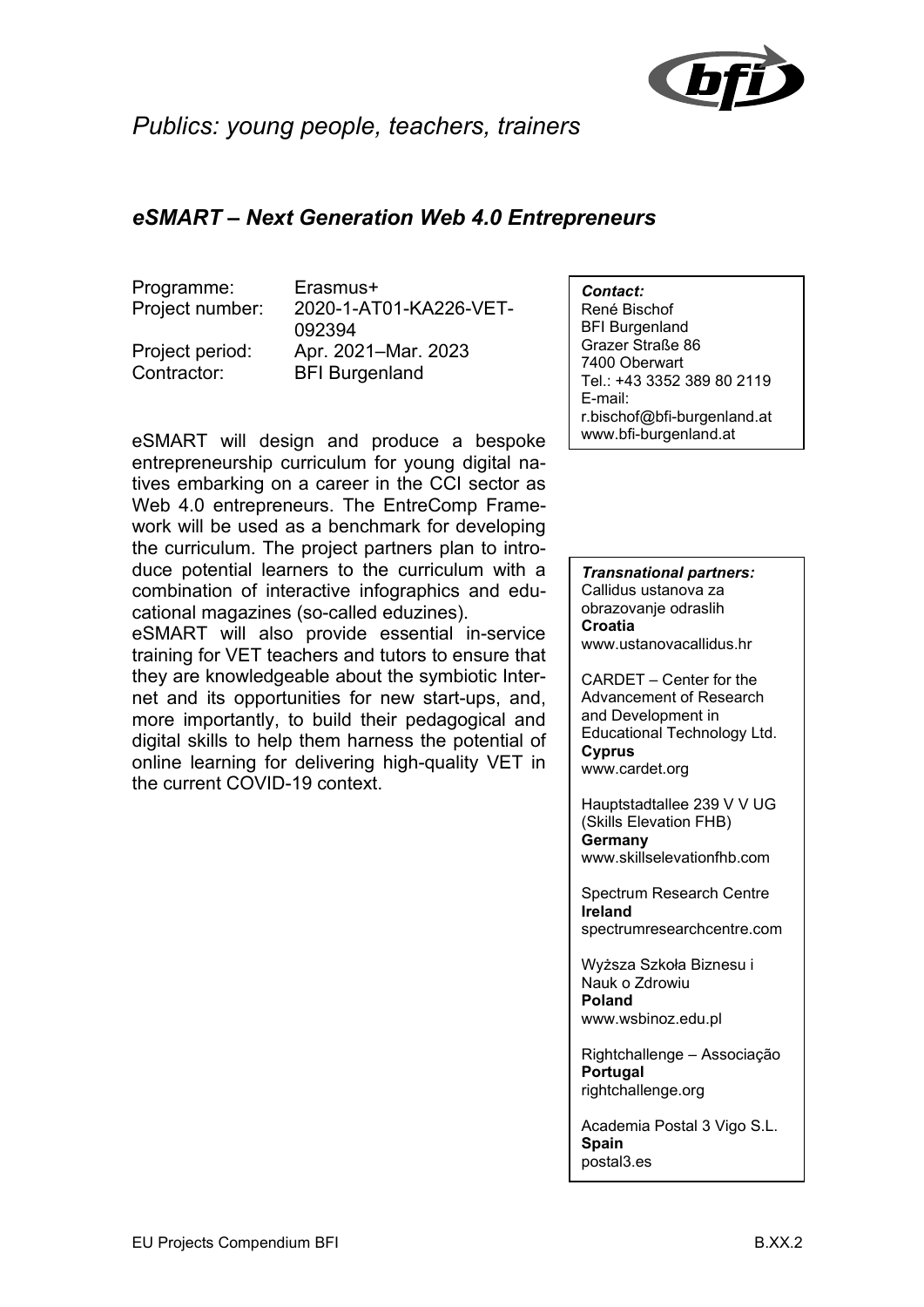

## *Go-Car-Go Plus*

| Programme:      |  |
|-----------------|--|
| Project number: |  |

Frasmus+ 2021-1-SI01-KA210-VET-000029875 Project period: Nov. 2021–Sept. 2022 Contractor: Šolski center Ptuj **Slovenia**  scptuj.si

*Contact at the BFI:* Christian Pelzmann BFI Burgenland Fabriksgasse 3a 7503 Großpetersdorf Tel.: +43 3362 78 17 5112 E-mail: c.pelzmann@bfiburgenland.at www.bfi-burgenland.at

The project's main goal is to arouse students' interest in understaffed professions and make these a more attractive VET option for them by a DIY project activity: building a solar-powered car. However, the product is only an indirect aim in this project that is about environmental awareness, digital skills, and other important future skills such as innovation. Doing project work, the students are familiarised with various occupational fields and professions. This is to help them choose a career or further education pathway after compulsory schooling and to reduce dropout rates in VET.

*Other transnational partners:*  OŠ Hodošan **Croatia**  www.skola-hodosan.hr

OŠ "Matija Gubec" **Serbia**  osmgubec.edu.rs

OŠ Destrnik **Slovenia**  www.os-destrnik.si

OŠ Hajdina **Slovenia**  www.os-hajdina.si

OŠ Ljudevita Pivka **Slovenia** www.osl-pivka.si

OŠ Olge Meglič **Slovenia**  www.olgica.si

OŠ Sveti Tomaž **Slovenia** www.ostomaz.si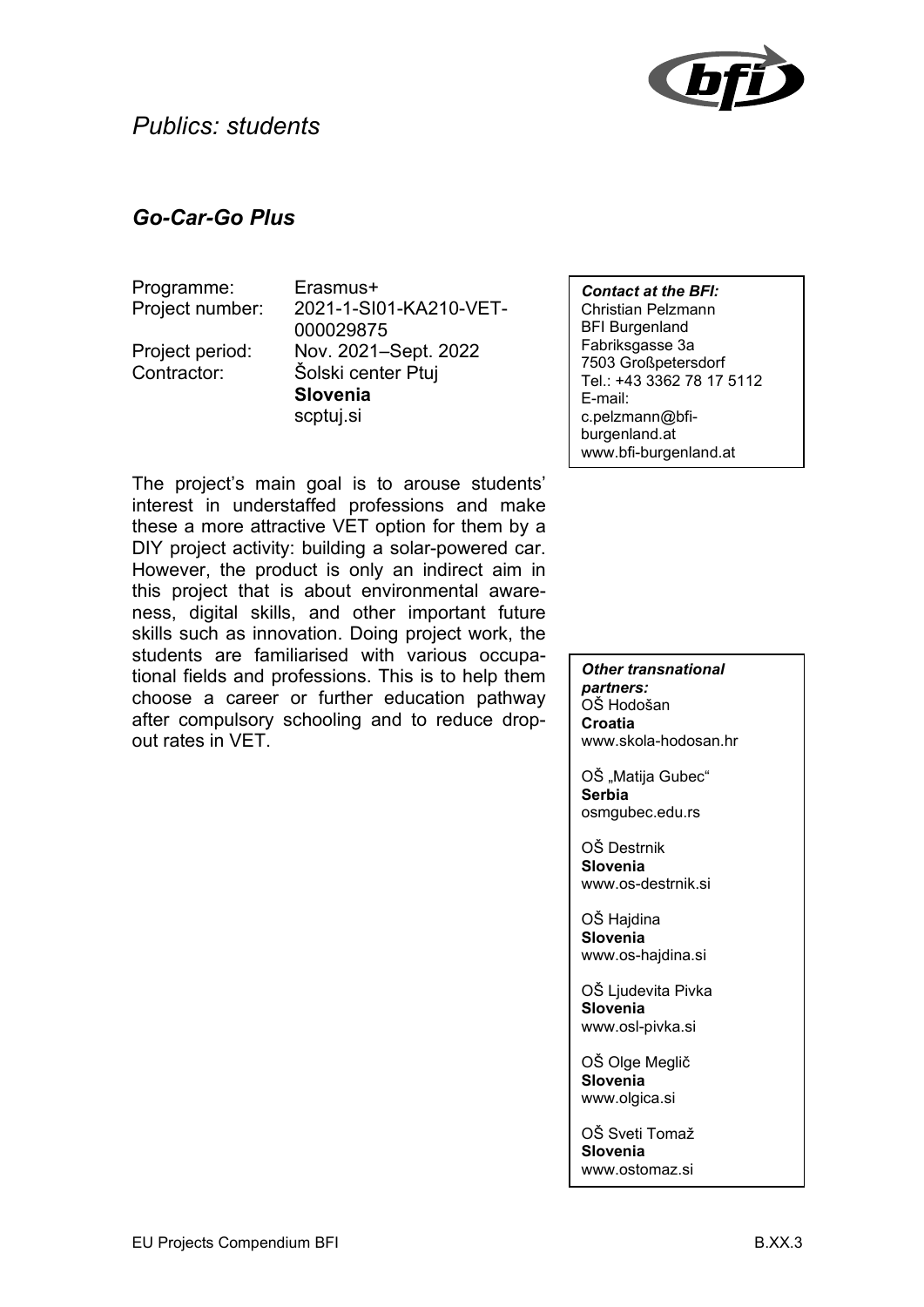## *Publics: SMEs*



## *Trendig Aufbau neuer CB Wertschöpfungsketten – Nutzung von Trends und Digitalisierungstools*

Programme: ERDF Project number: ATHU158

Project period: Jan. 2021–Dec. 2022 Contractor: Innovation Region Styria GmbH **Austria** www.irstyria.com

*Contact at the BFI:* Beate Venus BFI Burgenland Grazer Straße 86 7400 Oberwart Tel.: +43 3352 389 80-2126 E-mail: b.venus@bfi-burgenland.at www.bfi-burgenland.at

This project aims to show small companies, oneperson companies, founders and start-ups operating in the service sector trends in different areas and, together with experts, to support them in exploiting these trends and the resulting opportunities in their own business activities. Cross-border co-operation between Hungary and Austria and the use of new digitisation solutions are to secure their long-term economic existence.

*Transnational partner:*

Pannon Novum Nyugatdunántúli Regionális Innovációs Nonprofit Kft. **Hungary**  www.pannonnovum.hu

*Other national partner:*

Weizer Energie-Innovations-Zentrum GmbH www.innovationszentrumweiz.at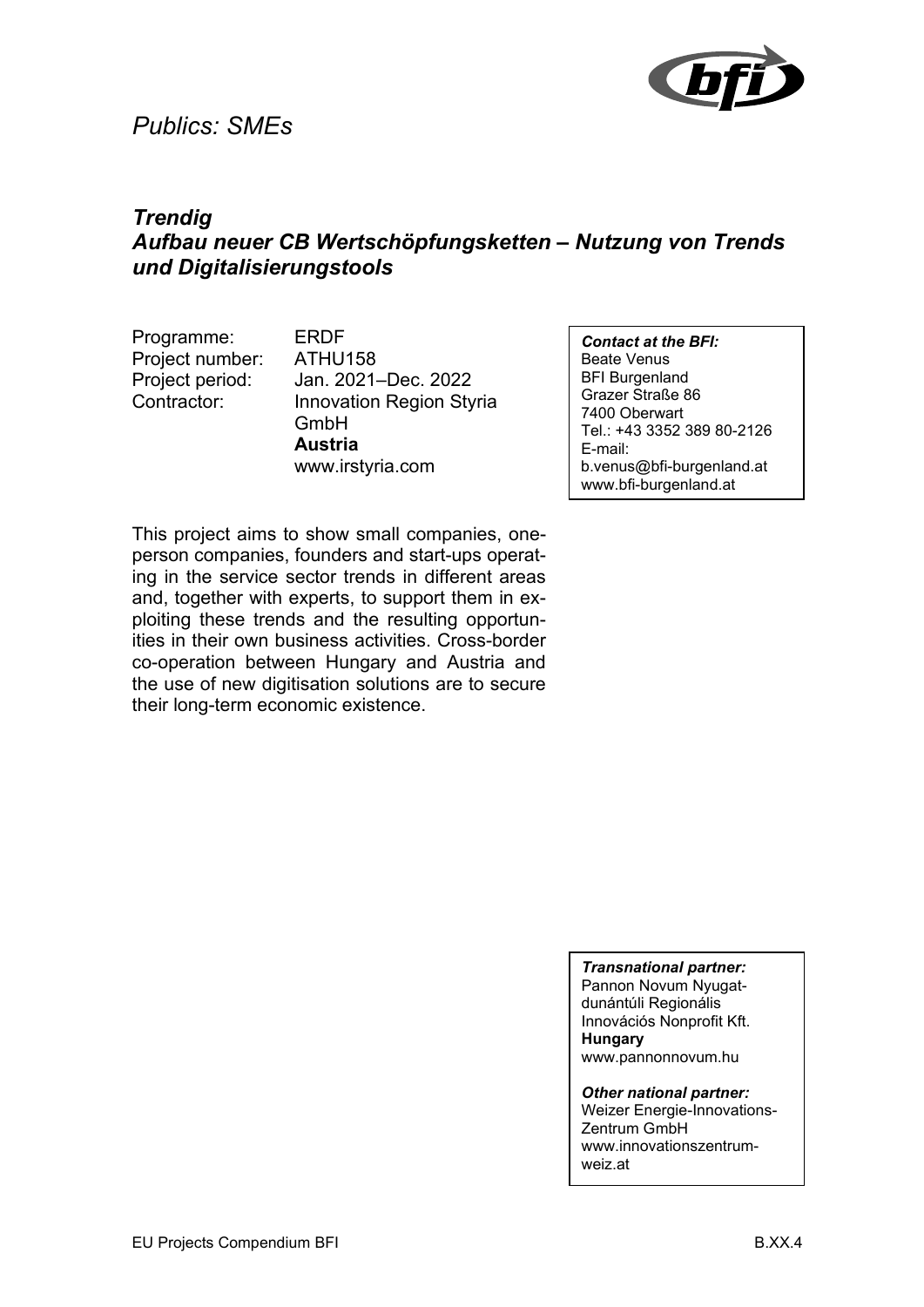

*Publics: people with a low level of qualification* 

## *Basisbildung OÖ 2022*

Programme: European Social Fund / REACT-EU Project number: EB-1.6.1803-OÖ Project period: Dec. 2021–Dec. 2022 Contractor: BFI Oberösterreich

The project is aimed at improving basic skills. Small group teaching facilitates drawing on learners' real-life experience. Their needs determine the pace of learning, the choice of topics and the level of difficulty of the assignments. Connected to everyday experience and without time pressure, basic skills may be acquired or expanded. Contents:

- reading and writing (literacy)
- learning to learn
- maths
- German as a first or second language
- foreign language (English)
- information and communication technologies (ICT)

#### *Contact:*

Daniela Neudorfer BFI Oberösterreich Ferdinand-Öttl-Straße 19 4840 Vöcklabruck Tel.: +43 7672 213 99 2035 E-mail: daniela.neudorfer@bfi-ooe.at www.bfi-ooe.at